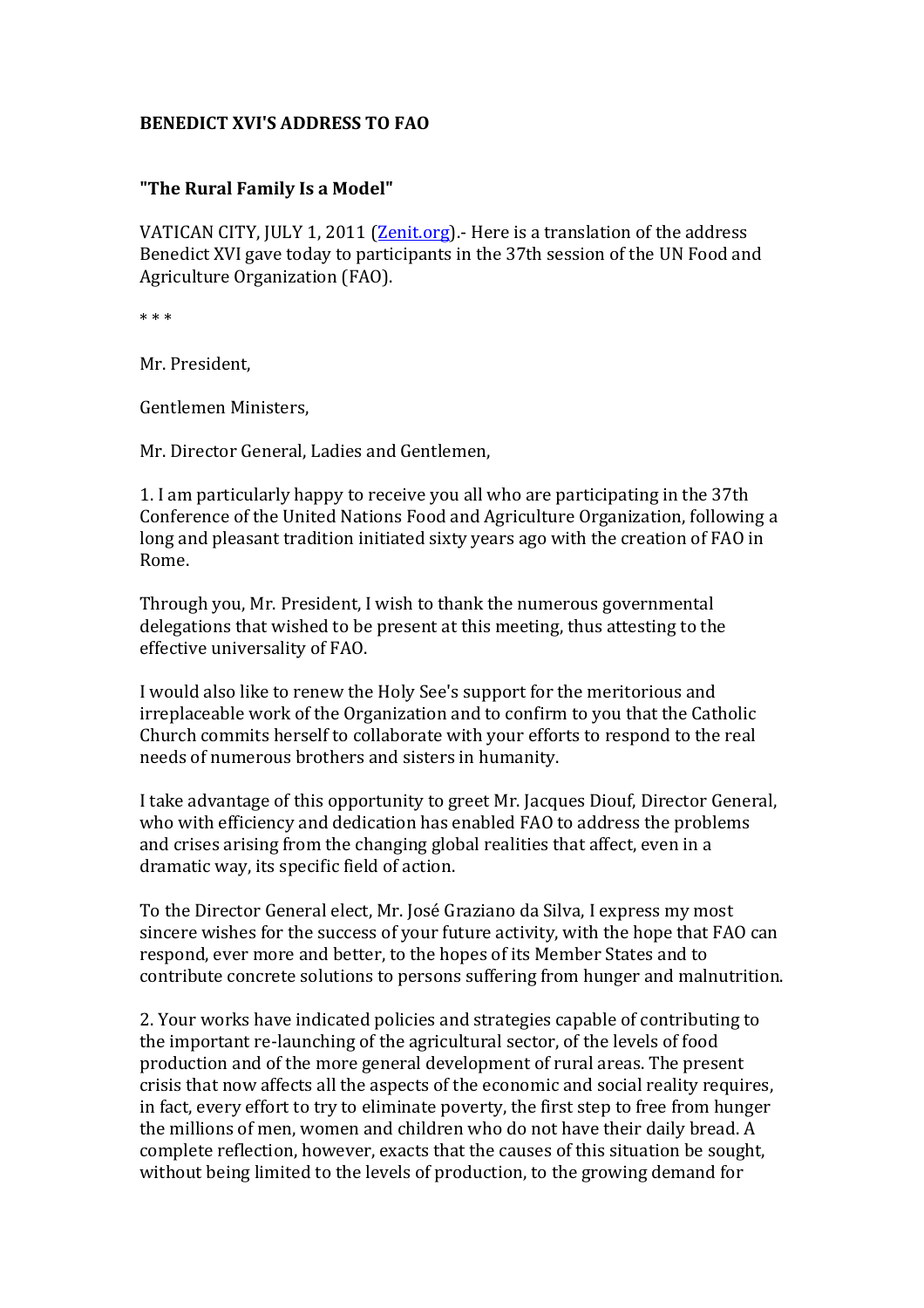foods or the volatility of prices: factors that, though important, can make the tragedy of hunger be read in exclusively technical terms.

Poverty, underdevelopment and hence, hunger, are often the result of egoistic behavior that, coming from man's heart, is manifested in social action, in economic exchanges, in the market conditions, in the lack of access to food, and is translated in the negation of the primary right of all persons to nourish themselves and, therefore, to be free from hunger. How can we be silent about the fact that even food has become an object of speculations or is linked to changes in a financial market that, deprived of certain laws and poor in moral principles, seems anchored only in the goal of profit? Food is a condition that concerns the fundamental right to life. To guarantee it means also to act directly and without delay on the factors that, in the agricultural sector, weigh negatively on the capacity to produce, the mechanisms of distribution and the international market. And this, when global food production -- according to FAO and authoritative experts -- is capable of feeding the world population.

3. The international framework and the frequent fears caused by instability and the increase in prices, call for concrete and necessarily unitary answers to get results, which states, individually, cannot guarantee. This means to make of solidarity an essential criterion for every political action and every strategy, so that international activity and its rules are instruments of effective service of the whole human family and, in particular, of the neediest. Hence, it is urgent to have a model of development that considers not only the economic amplitude of the needs or the technical reliability of the strategies to be followed, but also the human dimension of all the initiatives, [a model] that is able to bring about genuine fraternity (cf. Caritas in Veritate, 20), appealing to the ethical recommendation "to feed the hungry," which belongs to the sentiment of compassion and humanity inscribed in the heart of every person and that the Church counts among the works of mercy. From this perspective, the institutions of the International Community are called to work in a coherent way following their mandate to support the values proper to human dignity, eliminating closed behavior and leaving no room to particular requests that are made to appear as general interests.

4. FAO is also called to re-launch its structure, freeing it from obstacles that remove it from the objective indicated by its Constitution: to guarantee nutritional growth, the availability of food production, the development of rural areas, in order to ensure for humanity freedom from hunger (cf. FAO, Constitution, Preamble). Essential for this objective is the full harmony of the Organization with the governments to direct and support initiatives, especially in the present circumstance, which sees the reduction of economic-financial resources, while the number of the hungry in the world does not diminish in keeping with the expected objectives.

5. My thought goes to the situation of millions of children who, as the first victims of this tragedy, are condemned to an early death, or to delay in their physical and psychic development or who are obliged to forms of exploitation to be able to receive a minimum of food. Attention to young generations can be a